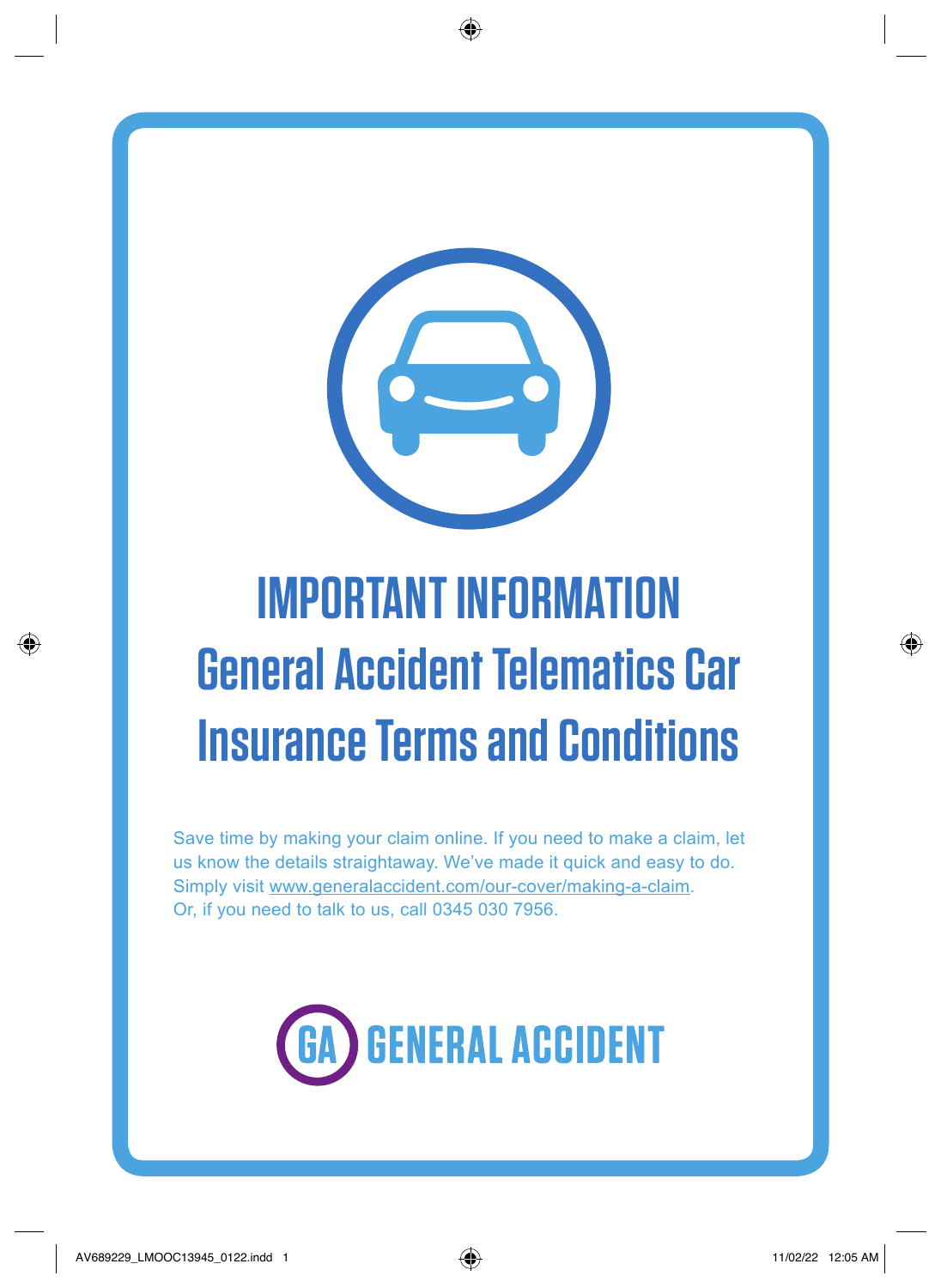# **Important information**

#### **Need to make a claim?**

#### **What to do if you or your car is involved in an incident:**

It is important to contact **us** quickly, even if there is no damage to the car(s) or property.

Let **us** know as soon as **you** can. Simply visit [www.generalaccident.com/our-cover/making](http://www.generalaccident.com/our-cover/making-a-claim)[a-claim](http://www.generalaccident.com/our-cover/making-a-claim). Or, if **you** need to talk to **us**, call **0345 030 7956**. The sooner **you** tell **us** what's happened, the sooner **we** can help **you** and any third party. This helps **us** keep prices lower for **you** and all our customers. Our claims service is available 24/7, every day of the year.

Calls to 0800 numbers from UK landlines and mobiles are free and the cost of calls to 03 prefixed numbers are charged at national call rates (charges may vary dependent on your network provider) are usually included in inclusive minute plans from landlines and mobiles.

For our joint protection telephone calls may be recorded and/or monitored.

#### **Speeding Events**

If **you** require the details of your speeding events, please contact **us** at <https://help.generalaccident.com>

### **Box installation**

- If **you** have a query relating to the setup of your device, how to use your device, or the device itself, please contact Vodafone Customer Care Team on **0330 134 0106** or at [generalaccident.telematics@vodafone.com](mailto:generalaccident.telematics@vodafone.com)
- If **you** have an appointment for your telematics device to be installed by an engineer, and for any reason **you** become unavailable to attend the installation appointment, please call Vodafone Installation Team on **0330 134 0108**, as soon as possible. Their opening hours are Monday to Friday from 9 am to 5 pm. Please let your provider Vodafone Automotive know at least 24 hours before your scheduled appointment, otherwise, **you** will be charged £47 plus Insurance Premium Tax (IPT) for the missed appointment.

### **Help Page**

For any other queries, please refer to our Help Page site by clicking [here](https://help.generalaccident.com/car-insurance/telematics/) or contact **us** at <https://help.generalaccident.com>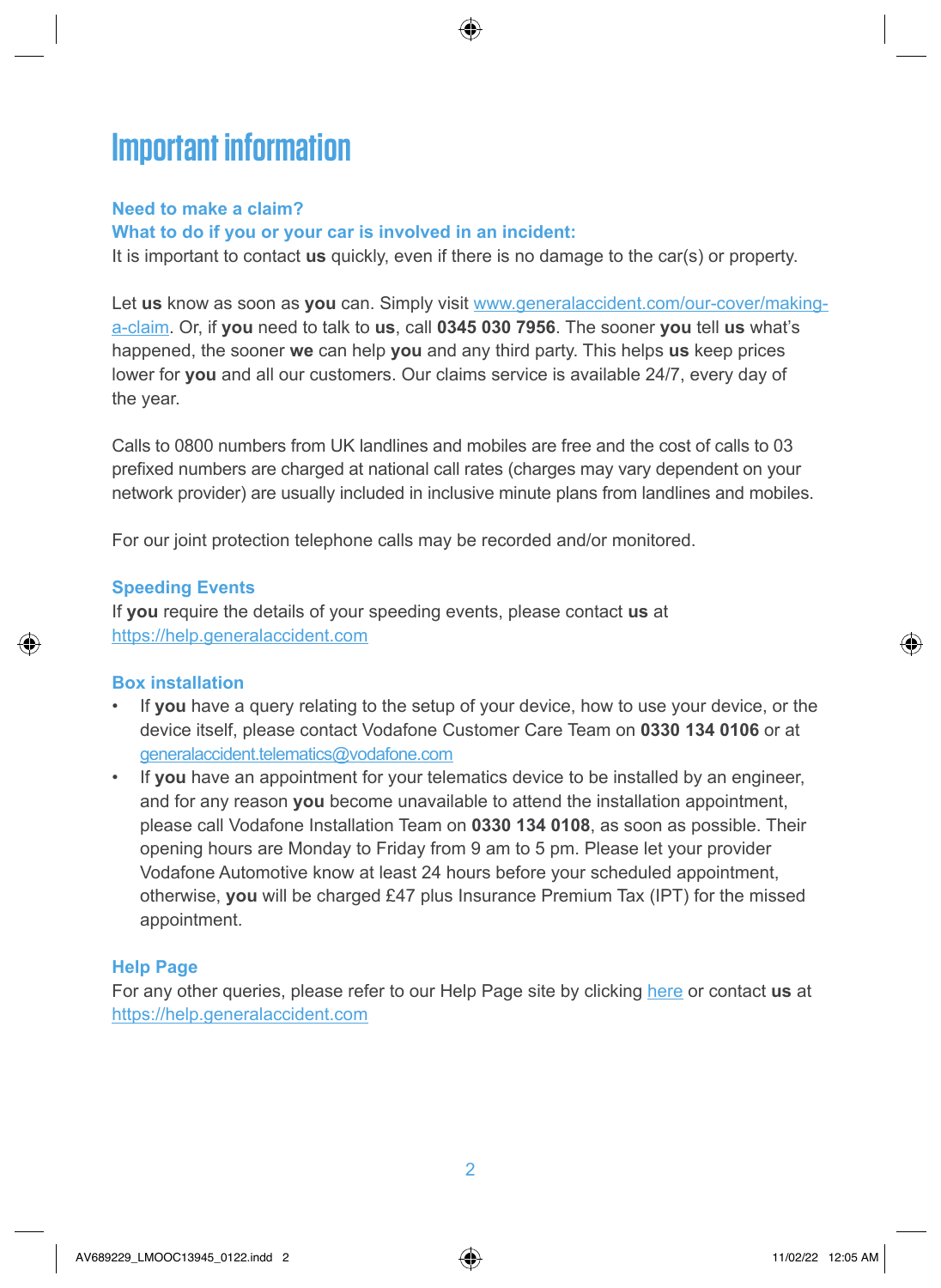# **Telematics Terms and Conditions**

#### **Telematics Overview**

General Accident Telematics insurance operates by installing a telematics device into **your car**. The device monitors driving behaviours in **your car** thereafter and awards a score for every journey taken. Each score is recorded and will be taken into account in calculating your renewal premium.

**You** will receive regular feedback through the GA Telematics app, which **you** can download, to help increase your confidence in relation to monitoring scores attributed to **your car** and **we** will only continue to offer cover to drivers who demonstrate good driving behaviours. The Telematics device is unable to identify who is driving **your car** so all journeys will contribute to your score.

By demonstrating safe driving behaviours throughout the **period of insurance**, **you** may receive a discount off your premium at renewal.

#### **Definitions**

All definitions are as defined in your General Accident car insurance policy.

### **How does General Accident Telematics work?**

A telematics device will be fitted to **your car** to monitor and record your driving and to understand your driving style, skills and behaviours on the road.

Your device will record:

- Time;
- Date;
- Location;
- Cornering;
- Lateral movement;
- Acceleration:
- Deceleration
- Speed:
- Road type;
- Time spent idle; and
- Mileage

*Your renewal will reflect the behaviours and skills recorded on the device over the policy term.*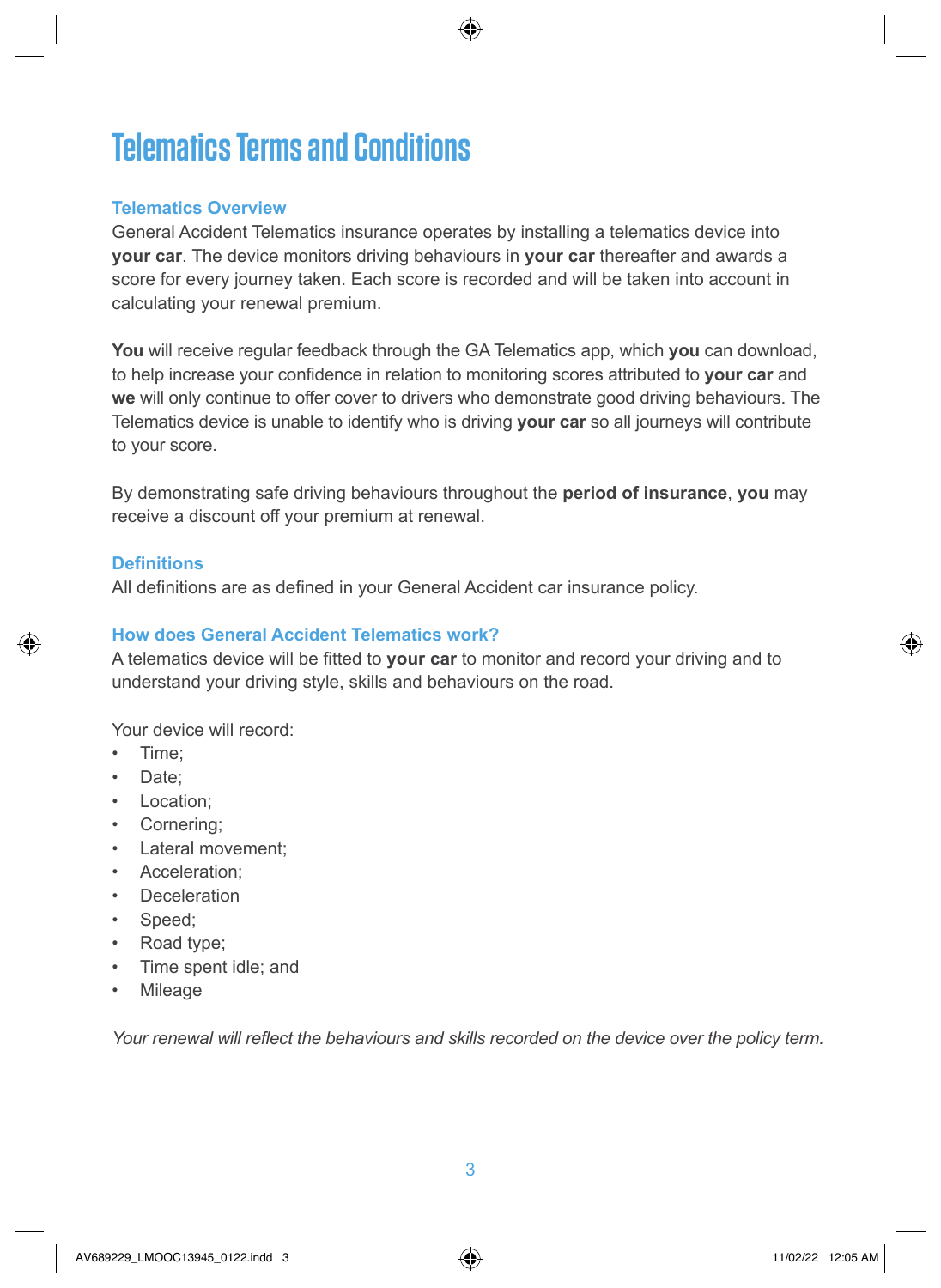- if **we** impose cancellation of your policy at any time this could impact your ability to get insurance elsewhere.
- if **we** impose notice of cancellation **you** will not be able to renew your policy with **us**.

#### **The GA Telematics App**

IMPORTANT – To download the app your smartphone will need to run iOS 7 or higher or Android 4 or higher.

When using the app **you** will be able to view the journeys made in **your car**. Each journey will receive a score between 0 and 100; **you** will also receive an overall score for each month. These scores will be displayed in the app.

#### **Telematics Device Installation**

When **you** buy your policy **we** will identify whether a self installed telematics device or professionally installed telematics device is suitable for **your car**, depending on the make and model.

Our third party telematics provider, Vodafone Automotive UK Limited ("Vodafone"), will contact **you** via SMS and/or email within 48 hours of your policy start date to confirm which device is suitable for **your car**.

If a self installed device is suitable then this will be sent to **you** and **you** will have seven days from your policy start date to install the device in **your car**. **You** will be given instructions on how to do this. If this doesn't happen **we** may cancel your policy.

If a professionally installed device is suitable then **you** will be contacted by Vodafone, to arrange an appointment which must be scheduled within 14 days of your policy start date. If **you** do not enable this to take place **we** may cancel your policy. If **you** make an appointment and then miss or cancel the appointment within 24 hours of the appointment time then **we** will charge **you** £47 plus Insurance Premium Tax (IPT) at the appropriate rate.

If **your car** has another Telematics device fitted which prohibits our engineer from fitting your Telematics device, **you** will need to get this removed and reschedule another appointment with our fitter. **We** will charge **you** for the second appointment £47 plus IPT at the appropriate rate.

If **we** cancel your policy **we** will give **you** seven days written notice of cancellation as required by the Road Traffic Acts so that **you** can arrange alternative insurance cover elsewhere.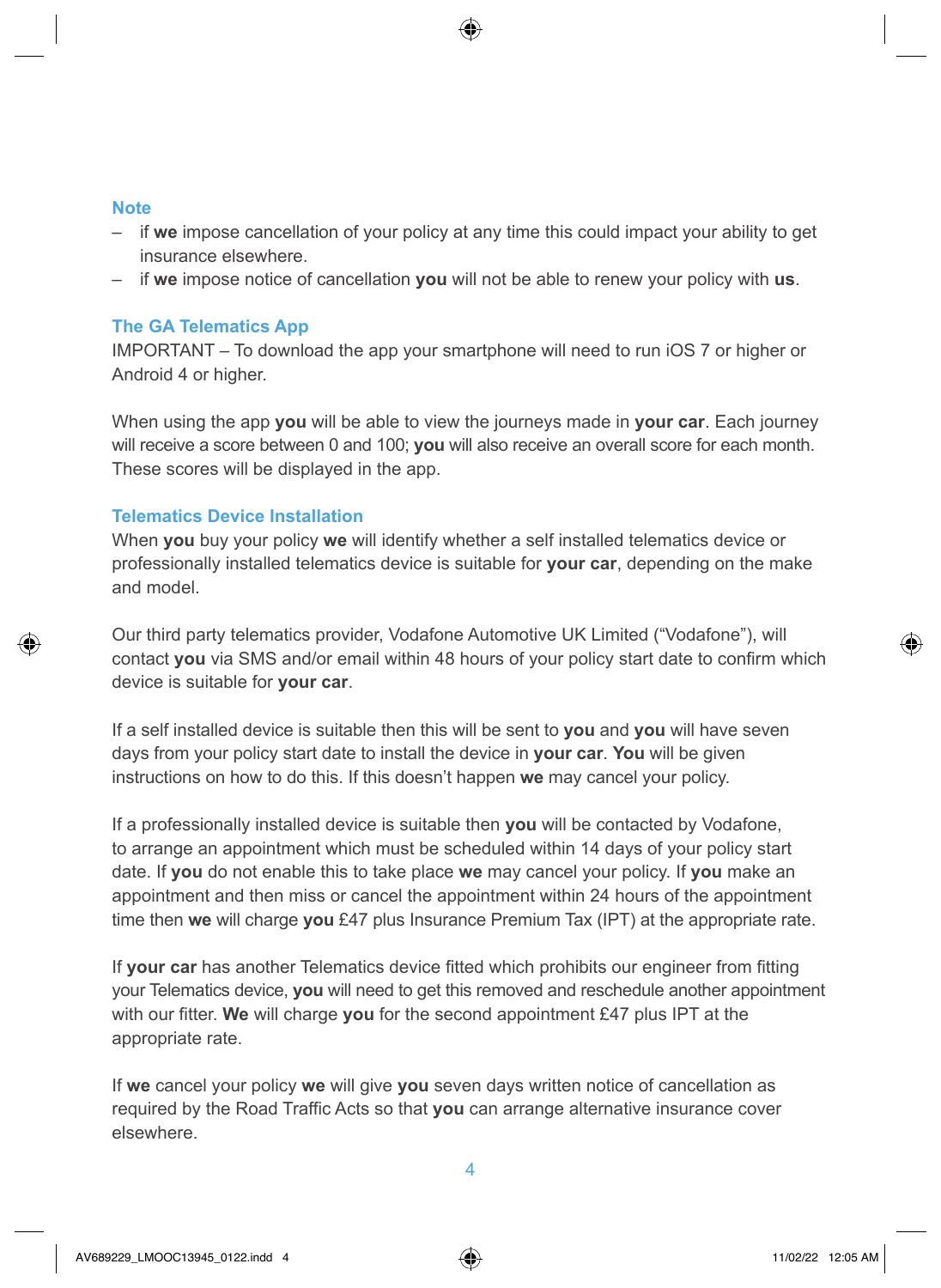- if **we** impose cancellation of your policy at any time this could impact your ability to get insurance elsewhere.
- if **we** impose notice of cancellation **you** will not be able to renew your policy with **us**.

#### **Change of Vehicle - Device Installation**

If **you** change **your car**, **we** require a new Telematics device to be installed in your new car. In addition to any insurance premium adjustment, **we** will charge **you** £70 plus IPT for the new device and installation. The process for installing a new device will be the same as outlined in the Telematics Device Installation section above.

#### **Change of vehicle in the event of claim**

If **your car** is involved in a claim and is declared a total loss, **you** will have three weeks to add a replacement car to your policy.

Once the replacement car is on your policy **you** will need to have a new Telematics device fitted to this car.

**You** will have seven days to fit a self install device or 14 days to have a engineer device fitted. Vodafone will advise **you** which device **you** need.

If **you** don't replace **your car** on your policy or **you** replace **your car** and refuse to have a new Telematics device fitted in the time given, **we** will cancel your policy, giving **you** seven days written notice of cancellation as required by the Road Traffic Acts.

#### **Telematics Device Disconnection**

If the device is unplugged or uninstalled during the **period of insurance**, either on purpose or by accidental means, **we** will send **you** a warning message after 24 hours via SMS and/ or email reminding **you** to reinstall.

If the device is still not reinstalled (self-install or an appointment booked with an engineer) within 48 hours or is unplugged or uninstalled again within 30 days **we** will again remind **you** via SMS and/or email to reinstall your device.

If the device is still not reinstalled within 72 hours or is unplugged or uninstalled for a third 24 hour period within 30 days, **we** reserve the right to cancel your policy and **we** will give **you** seven days written notice of cancellation as required by the Road Traffic Acts.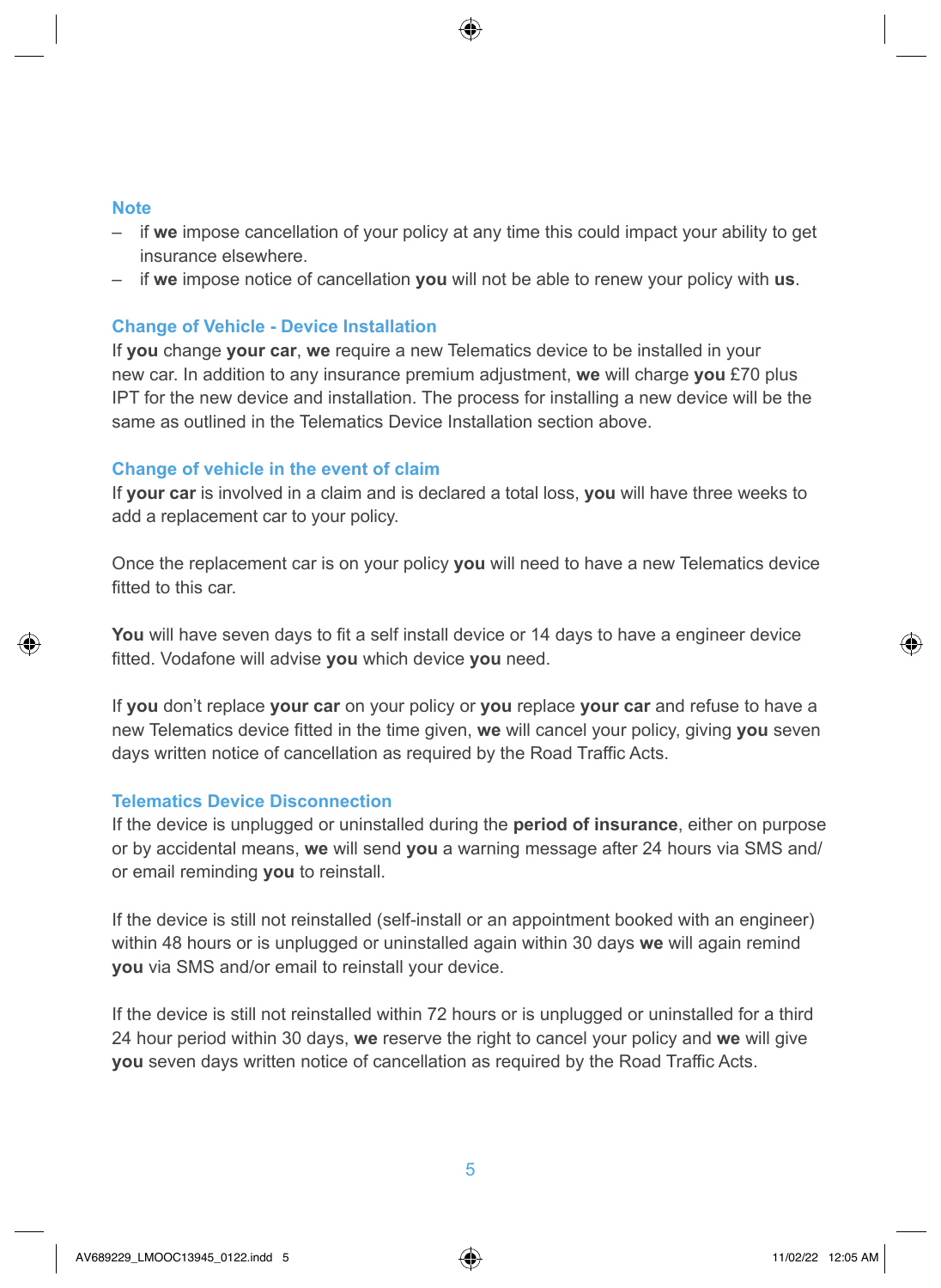### **Policy Cancellation**

You will find both your and our cancellation rights in your General Accident policy booklet and the 'Important Information' document, including details of when **you** will not receive a refund of premium, and all premiums will be due, if **you** cancel your policy and a claim has been made. However, for General Accident Telematics policies there are additional circumstances in which **we** may cancel your policy and charges that could apply; these are set out within this Policy Cancellation section below.

#### **Scenario Charge**

| <b>Scenario</b>                            | <b>Charge</b>                                                        |
|--------------------------------------------|----------------------------------------------------------------------|
| Cancellation in 14 day cooling off period  | £25 cancellation fee (plus pro rata time on                          |
| (No device installed)                      | risk charge) plus IPT                                                |
| Cancellation in 14 day cooling off period  | £100 cancellation fee (plus pro rata time                            |
| (device installed or dispatched)           | on risk charge) plus IPT                                             |
| Cancellation after 14 day cooling off      | £125 cancellation fee (plus pro rata time                            |
| period within the first year of the policy | on risk charge) plus IPT                                             |
| <b>Cancellation after first renewal</b>    | £50 cancellation fee (plus pro rata time on<br>risk charge) plus IPT |

*These charges are to cover costs which we have incurred.* 

### **IMPORTANT – General Accident Telematics Cancellation**

**We** may cancel your policy by providing at least seven days written notice to your last known postal and email address if:

- **You** fail to arrange and have professional installation of the professionally installed device within 14 days of your policy start date.
- **You** fail to install your self-installed device within seven days of your policy start date or the date **you** change **your car**.
- Your Telematics device is unplugged.
- **You** have not contacted your provider to arrange an appointment to fix your device, within seven days after **you** received SMS and/or email of the maintenance request from Vodafone.
- During professional installation, modifications to **your car** are discovered which prevent installation of a Telematics device.
- **You** fail to provide validation documentation when requested i.e. proof of no claim discount, copies of driving licences and **your car's** vehicle registration document.
- An excessive speeding condition is recorded on your Telematics device (see section titled "Excessive speeding conditions").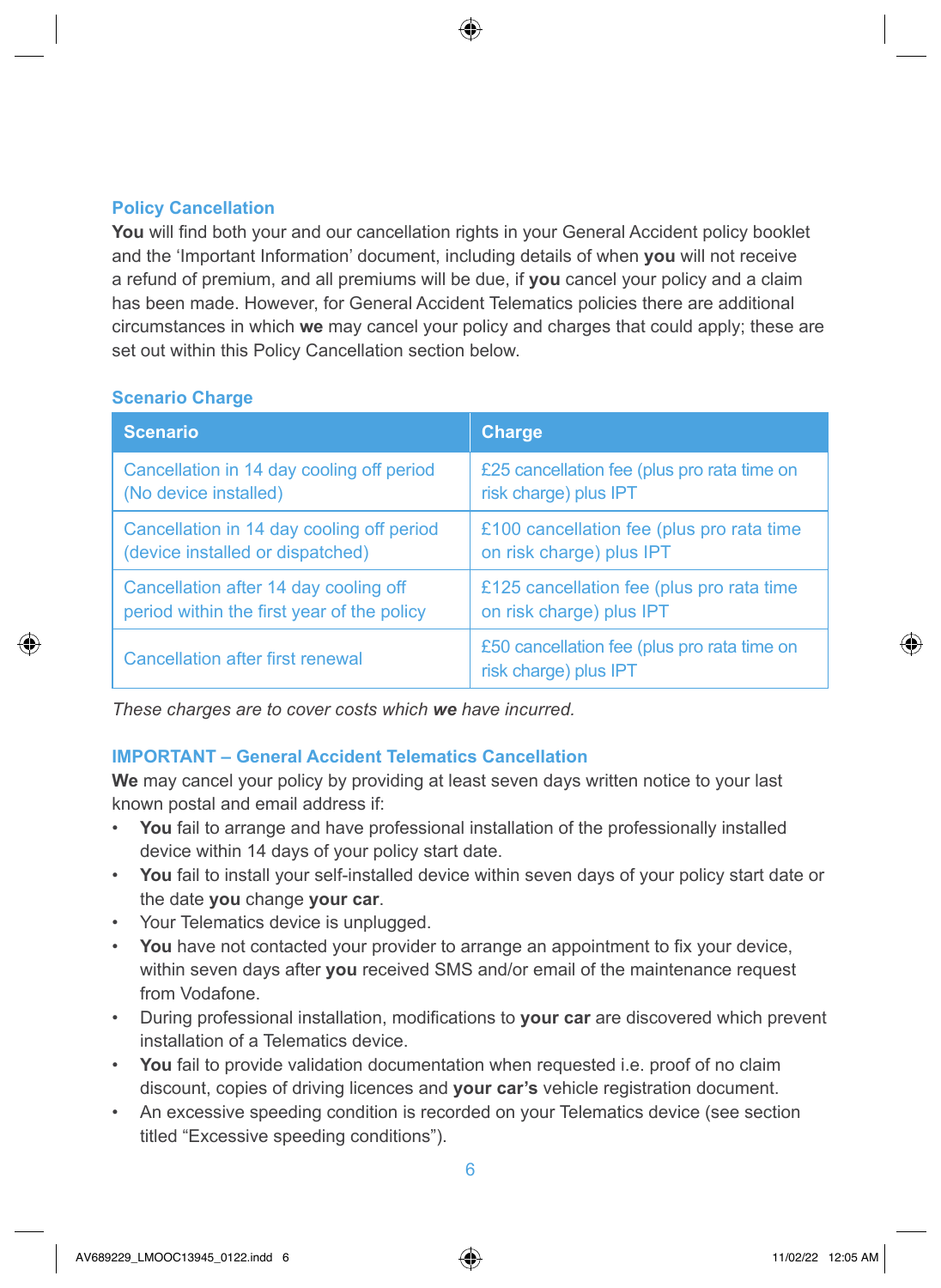- Three minor speeding conditions are recorded on your Telematics device in any 30 day rolling period (see section titled "Minor speeding conditions").
- If **you** score below 50 for three journeys in any 30 day period.
- If your monthly score is below 50, three months in a row.

- if **we** impose cancellation of your policy at any time this could impact your ability to get insurance elsewhere.
- if **we** impose notice of cancellation **you** will not be able to renew your policy with **us**.

### **IMPORTANT – Scoring Conditions**

Your Telematics device calculates your speeding score based on the following factors: Abrupt Cornering, Lateral Movement, Mileage, Hard Acceleration, Hard Braking, Speeding, Road Type, and Trip Time.

Each time your single journey score is below 50 **we** will send **you** an SMS and/or email advising of your single journey score and advising **you** how to improve your driving.

Please note that your policy will be cancelled if your speeding score reflects any of the below scenarios.

#### **Scenario 1**

If **you** score below 50 for three journeys over any 30 day period **we** will cancel your policy, giving **you** seven days written notice of cancellation as requested by the Road Traffic Acts. Each time your journey score is below 50 **we** will send **you** a warning SMS and/or email advising **you** how to improve your driving, after the third warning SMS and/or email we will cancel your policy.

#### **Scenario 2**

If your monthly score is below 50 for three months in a row **we** will cancel your policy, giving **you** seven days written notice of cancellation as requested by the Road Traffic Acts.

| <b>Scenario</b> |                                                                                                                                        | <b>Result</b>                        |
|-----------------|----------------------------------------------------------------------------------------------------------------------------------------|--------------------------------------|
|                 | If your journey's score is 49 on the 12 <sup>th</sup> of May, 38 on the 19 <sup>th</sup> of May, and 40 on the 6 <sup>th</sup> of June | Seven days notice of<br>cancellation |
|                 | If your monthly score for March is 49, your score for April is 48, and your score for May is 47                                        | Seven days notice of<br>cancellation |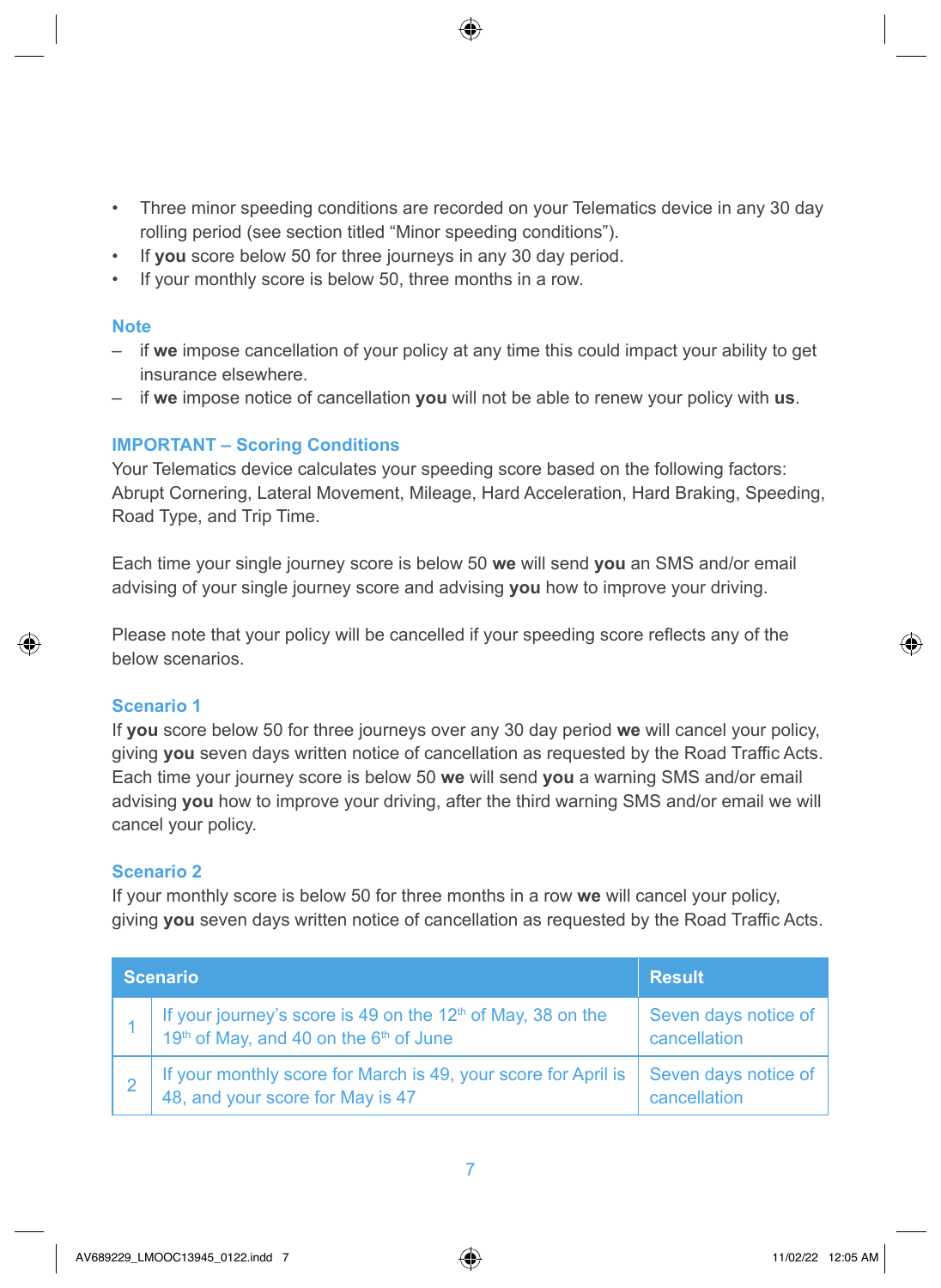- if **we** impose cancellation of your policy at any time this could impact your ability to get insurance cover elsewhere.
- if **we** impose notice of cancellation **you** will not be able to renew your policy with **us**.

#### **IMPORTANT – Minor Speeding conditions**

If **your car** is driven over the legal speed limit warning messages will be triggered which **we** will send to **you** via SMS and/or email.

If **you** receive three of these warning messages within any 30 day rolling period, **we** reserve the right to cancel your policy and **we** will give **you** seven days written notice of cancellation as required by the Road Traffic Acts.

#### **IMPORTANT – Excessive speeding conditions**

Your policy will be cancelled immediately if **your car** is driven at speeds shown below:

| <b>Conditions</b>                | <b>Action</b>                                                                    |
|----------------------------------|----------------------------------------------------------------------------------|
| Exceeding 45mph in a 30mph zone  |                                                                                  |
| Exceeding 60mph in a 40 mph zone | Your Telematics device will trigger a<br>notification to us and we will give you |
| Exceeding 75mph in a 50mph zone  | seven days written notice as required by                                         |
| Exceeding 90mph in a 60mph zone  | the Road Traffic Acts. Your policy will then<br>be cancelled.                    |
| Exceeding 100mph at any time     |                                                                                  |

**We** will give **you** seven days written notice of cancellation as required by the Road Traffic Acts.

#### **Note**

- if **we** impose cancellation of your policy at any time this could impact your ability to get insurance elsewhere.
- if **we** impose notice of cancellation **you** will not be able to renew your policy with **us**.

#### **Courtesy/Hire Car**

If **you** have courtesy/hire car car cover as shown on your schedule it will not be necessary to install a Telematics device in any courtesy car that **you** receive following an incident covered by your policy. However, once **your car** is returned to **you**, **you** must ensure the Telematics device is installed within 14 days or your policy will be cancelled and the charges shown in the Cancellation section will apply.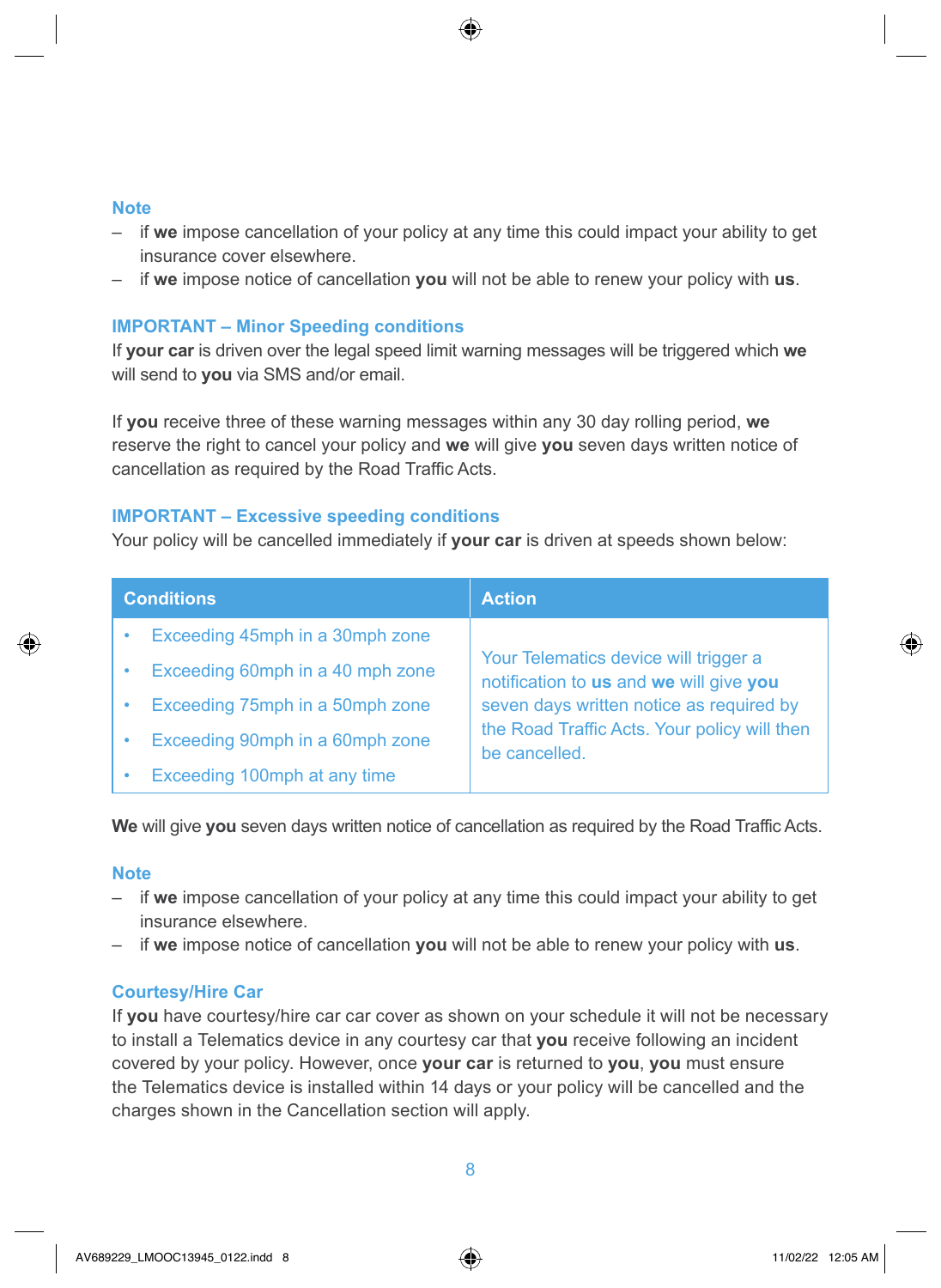## **Summary of all charges**

*Any additional charges incurred will be split over your remaining monthly instalments or if you paid in full will be payable in full at the time the charge is incurred.* 

| <b>Scenario</b>                                                                                                                                                                           | <b>Charge</b>                                                              |
|-------------------------------------------------------------------------------------------------------------------------------------------------------------------------------------------|----------------------------------------------------------------------------|
| In the event that your self install telematics<br>device is lost during delivery due to your<br>error                                                                                     | £70 plus IPT                                                               |
| If you request removal of the telematics<br>device from your car                                                                                                                          | £70 plus IPT                                                               |
| If you fail to return self install device when<br>it has been replaced with a new one under<br>warranty                                                                                   | £70 plus IPT                                                               |
| Missed installation or maintenance<br>appointment or cancelled installation or<br>maintenance appointment within 24 hours<br>or unable to install new device due to an<br>existing device | £47 plus IPT                                                               |
| Cancellation in 14 day cooling off period<br>(No device installed)                                                                                                                        | £25 cancellation fee (plus pro rata time on<br>risk charge) plus IPT       |
| Cancellation in 14 day cooling off period<br>(device installed)                                                                                                                           | £100 cancellation fee (plus pro rata time<br>on risk charge) plus IPT      |
| Cancellation after 14 day cooling off<br>period within the first year of the policy                                                                                                       | £125 cancellation fee (plus pro rata time<br>on risk charge) plus IPT      |
| <b>Cancellation after first renewal</b>                                                                                                                                                   | £50 cancellation fee (plus pro rata time on<br>risk charge) plus IPT       |
| <b>Standard Administration Charge for</b><br>making changes to your policy other than<br>change of your car                                                                               | Standard charges apply - refer to your<br>'Important Information' document |
| Change of your car (telematics charge)                                                                                                                                                    | £70 (in addition to any insurance premium<br>adjustment) plus IPT          |
| Replacement telematics device in the<br>event that you damage the device                                                                                                                  | £70 plus IPT                                                               |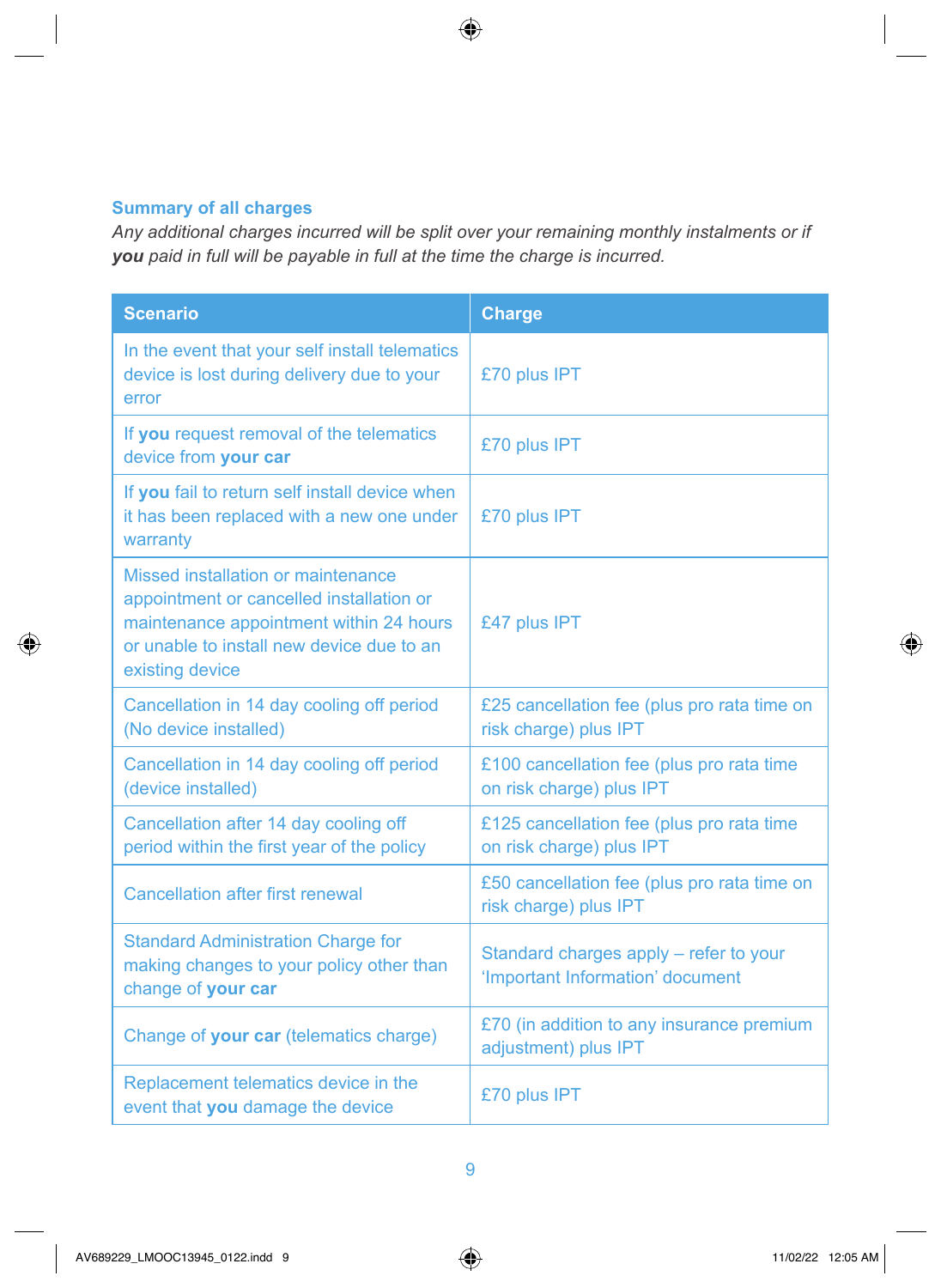#### **Data Usage**

Below sets out how your data will be used in relation to telematics. It is very important that **you** read and understand how your telematics device data will be used. Please refer to your 'Important Information' document and our full privacy policy (at [https://www.generalaccident.](https://www.generalaccident.com/privacy-policy) [com/privacy-policy\)](https://www.generalaccident.com/privacy-policy) for full details of how your data will be used.

Aviva UK Digital Limited (trading as General Accident) will pass your data (as further set out below) to Vodafone so that they can determine which telematics device is compatible with **your car**, arrange for a device to be fitted professionally or for a device to be sent to **you** for self installation. This data will also be used to contact **you** for maintenance or other administrative purposes relating to your Telematics device and service.

Vodafone will collect and share driving behaviour data collected by your telematics device and share with **us**.

#### **Information Vodafone may collect from you**

Vodafone may collect and process the following data about **you**:

**Submitted Information:** Information that **you** provide by filling in forms – whether online, over the phone by email or by other means. This includes information provided at the time of registering the telematics device or requesting further services. **You** may also be asked for information including recent locations to help **us** with any queries that may arise during a claim process.

**Device Information:** Once the telematics device is installed in **your car** Vodafone will use the telematics device to capture data from **your car** including time, date, location, cornering, lateral movement, mileage, speed, road type, acceleration, deceleration and time spent idle. The GPS co-ordinates from the telematics device will enable them to collect and process information about the location of **your car**. An electronic data feed will translate the GPS co-ordinates from the telematics device to provide information, such as road type, road surface and speed limit of the road **you** are driving on at any specific time.

**Mileage information**: **We** will collect mileage data from your telematics device. Where **we** identify that **you** have exceeded the annual mileage **you** declared, your premium will be increased at your next renewal to reflect the miles **you** have driven.

If at the time of **you** making a claim on your policy, **we** find that **you** have exceeded the annual mileage **you** declared, **we** will adjust your premium accordingly and deduct any additional charges from any claims payment to **you**.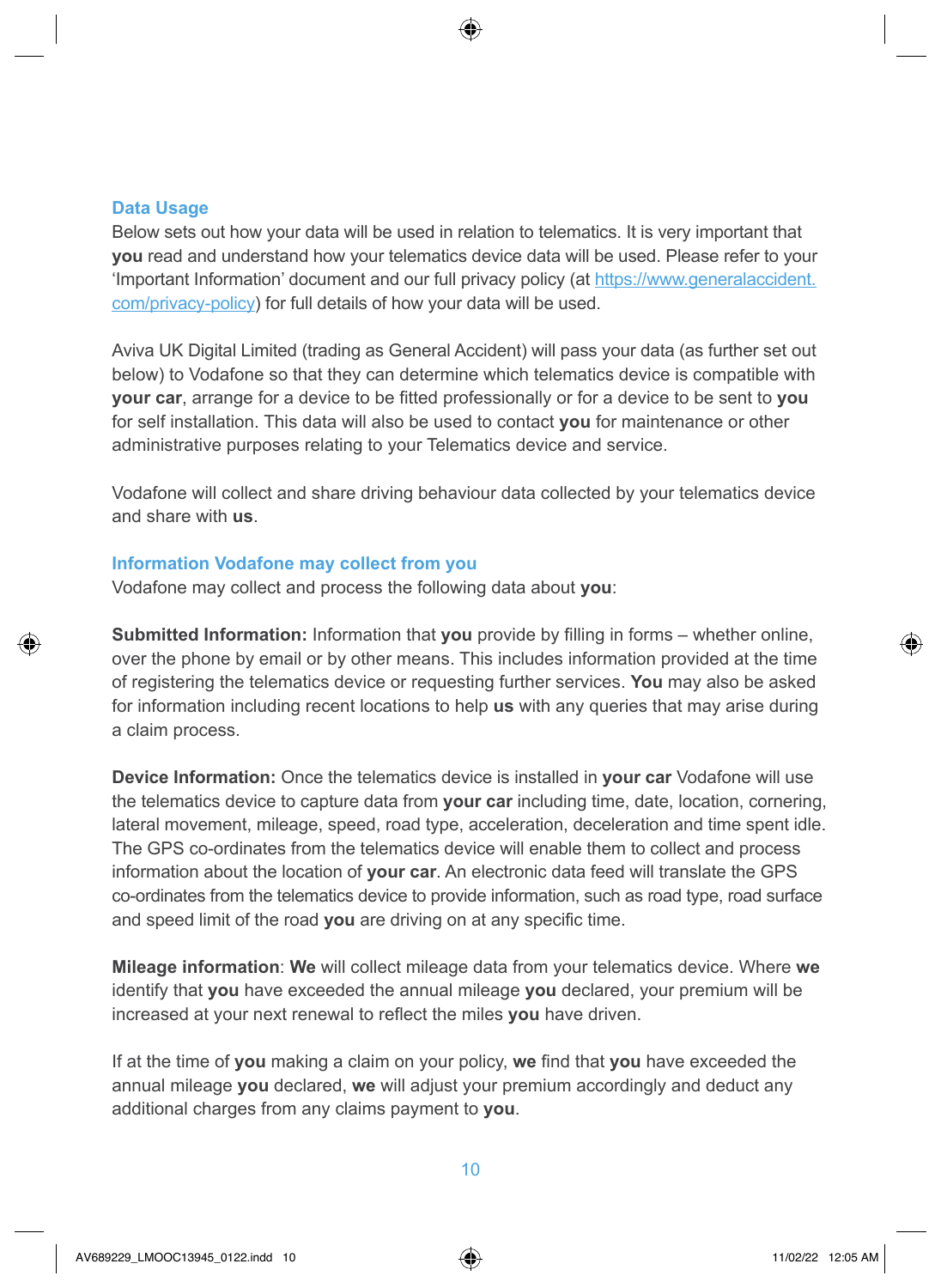The data collected by the Telematics device is transmitted to Vodafone in a secure format. By taking out this policy **you** will consent to your data being collected by the device and to this data being used by **us** in the ways outlined below. **You** must inform anyone that is insured to drive **your car** that it is fitted with a Telematics device that will collect and transmit data about how **your car** is driven and used. **You** must advise each **person insured** named on your **certificate of motor insurance** that each journey is recorded and will be visible to **you**, via the GA Telematics app, and to **us**. **You** are responsible for ensuring that each **person insured** has consented to their data being collected by the telematics device and being used in the ways outlined in this document prior to them driving **your car**.

Vodafone will also use data collected for:

- Operational requirements, including the activation, disconnection, updating and testing of your Telematics device and any associated software (e.g. during installation or to perform maintenance checks); and
- To provide data to your GA Telematics app.

Vodafone will never use your data for marketing purposes.

#### **How we will use your device data**

Your device data will be used to build up a profile of how, where and when **your car** is driven. The data collected by the Telematics device may be used by **us** for the following purposes:

- To provide **you** with insurance and deal with claims;
- To review the information disclosed by **you** in relation to your policy or any claim and to identify inconsistencies (please note that knowingly providing inaccurate information could result in any claim being rejected and/or your policy being cancelled);
- Processing your personal data for the purposes of providing **you** with your insurance policy and associated services;
- To contribute towards the calculation and charging of insurance premiums based upon driving behaviours and **your car's** usage by compiling and generating scores;
- To assess your driving behaviours and **your car's** usage together with your scores to help determine your future insurance premiums;
- To help **us** to handle any claim and reduce fraud by assisting with the identification assessment or the investigation of claims made and to provide clarification as to the circumstances of the claim;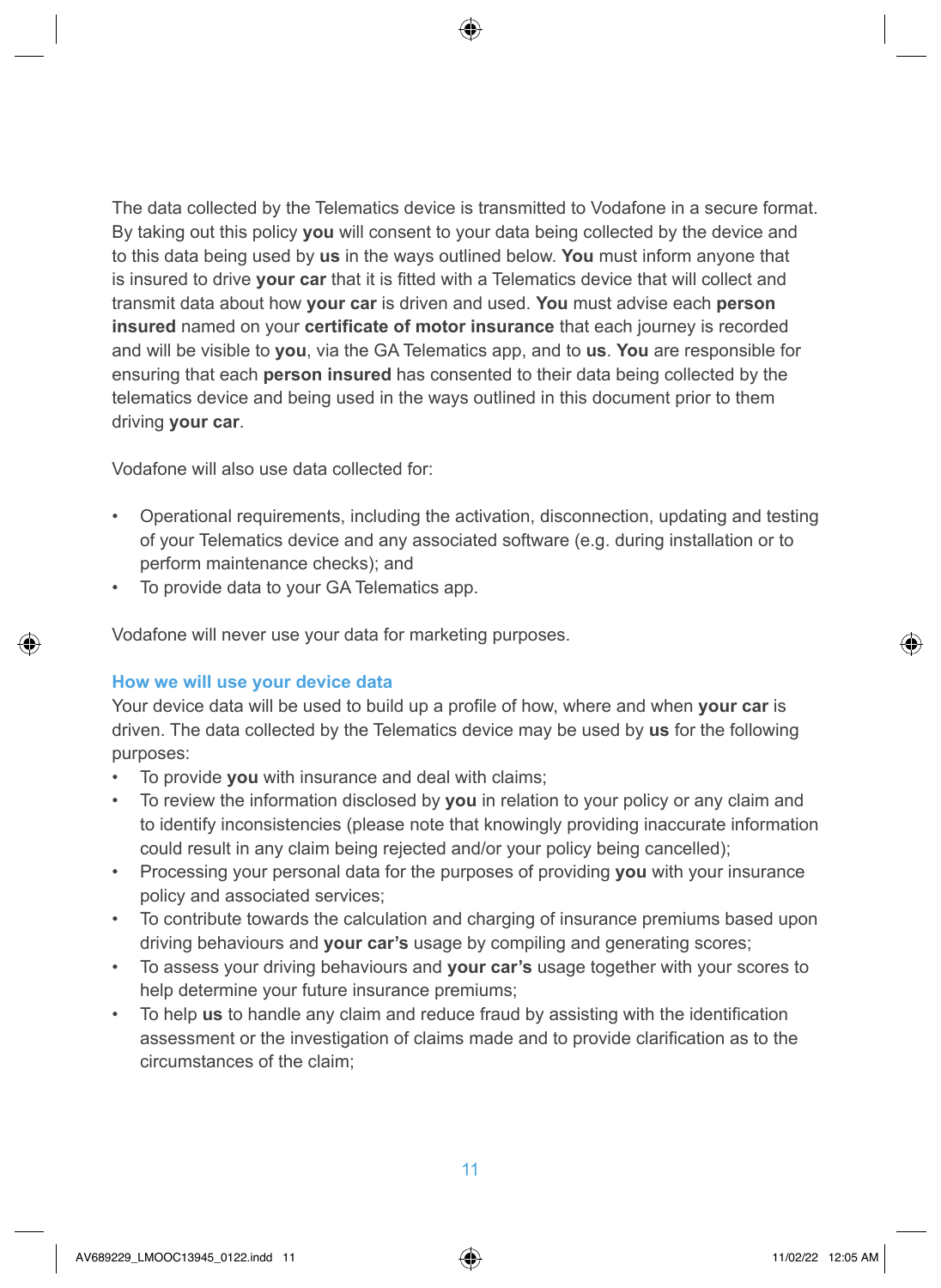- To enable **us** to contact **you** regarding the administration of your insurance policy, provide **you** with reminders, other score related feedback and/or hints and tips (to do this, **we** would contact **you** via e-mail, telephone, SMS or post);
- To provide **you** with any additional optional telematics services that are, or may become available, where **you** agree to these at the time of purchase of your policy and/or during the **period of insurance**;
- To carry out research and analysis to help **us** to understand the driving behaviours which **we** will use to develop the underwriting of this product and to assist with the development of similar products;
- General research and analysis including mapping and refining techniques for analysing the data. In such circumstances the data will be anonymised and will not identify **you** or **your car**;
- General research and analysis including mapping and refining techniques for analysing the data. In such circumstances the data will be anonymised and will not identify **you** or **your car**;
- To improve our products, prices and customer experience for all.

### **Who we share telematics data with**

**We** may share the telematics data **we** collect with a number of our trusted parties, including:

- Data analysts and providers of data services who support **us** with developing our products and process;
- Third-party administrators who help **us** manage our products and services;
- Loss adjusters and claim experts who help **us** handle claims;
- Service providers who help operate our IT and back office system, including our underwriting processes.

**We** will only disclose any data collected by the Telematics device to authorities such as the police or the courts where **we** have your permission to do so (or another insured driver's permission, where the data relates to them), except where **we** are required to do so by law, when subject to a court order or where **we** suspect fraud or attempted fraud.

**You** have the right to withdraw your consent to our use of the data collected by the Telematics device at any time. Where **you** wish to do so, **you** are required to notify **us** at your earliest opportunity. In these circumstances however, your policy will be cancelled subject to a seven days Road Traffic Acts cancellation notice from the date **we** receive notification of your withdrawal of consent. This is because without your consent to use your data the product cannot function and therefore **we** would be no longer able to provide **you** with cover.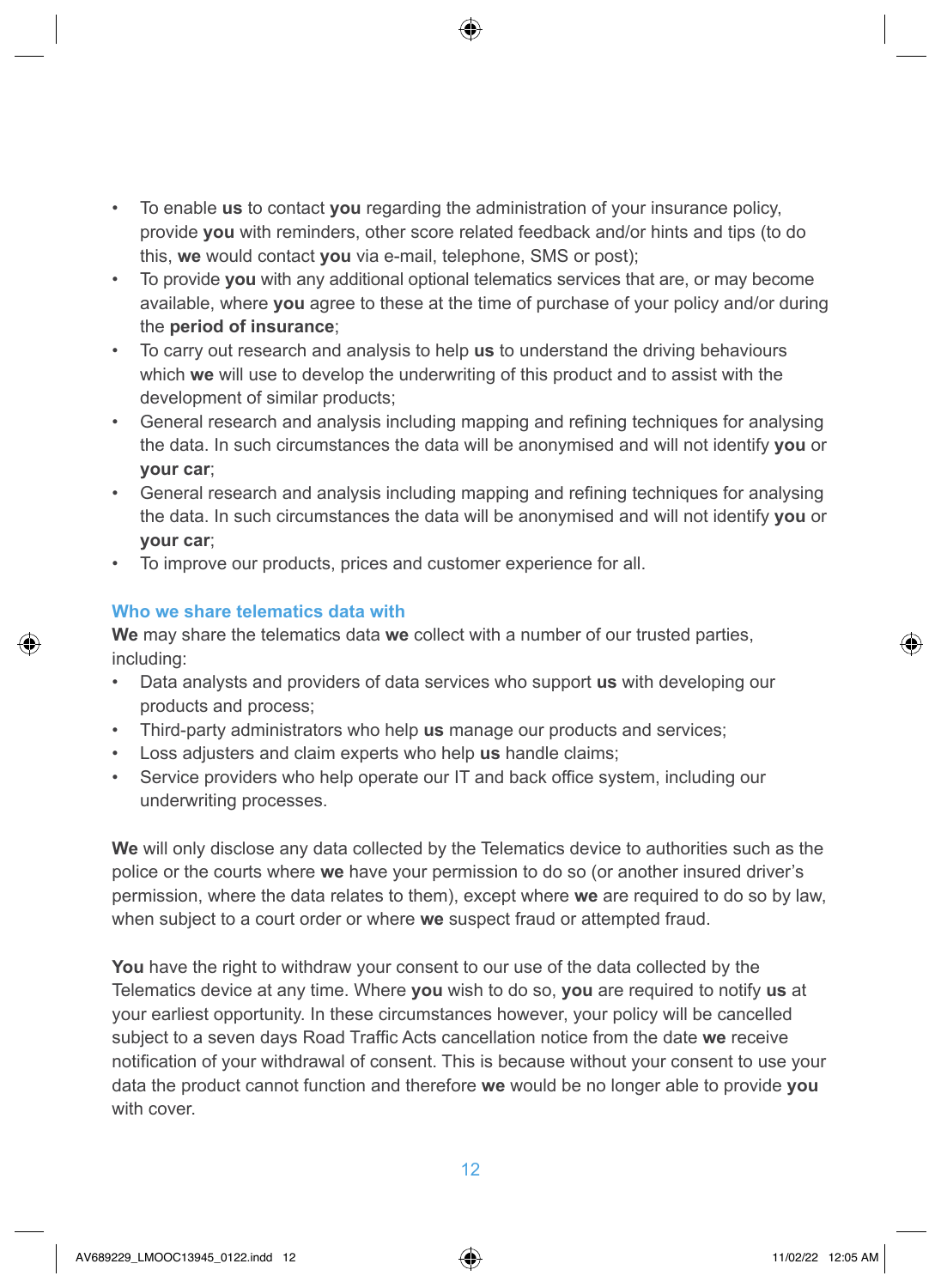If any driver named on your **certificate of motor insurance** withdraws consent, the policy will be allowed to continue. However, as soon as **you** are made aware of their withdrawal of consent, **you** are required to notify **us** and the named driver will be removed from the policy.

Where **you** or any driver named on your **certificate of motor insurance** has withdrawn consent to our collection and/or use of the data, this does not remove our right to use the data collected up to the point of your notification to **us**.

#### **Data Controls**

In order to prevent unauthorised access or disclosure **we** have put in place suitable procedures to safeguard and secure the information **we** collect including information gathered online.

**We** will not keep or process data for longer than is necessary and only access data where there is a clear need to do so, such as managing a policy, handling a claim, responding to a query or for purposes that **you** have consented.

### **Data Protection**

**We** are committed to ensuring that your information is secure. General Accident will handle your data responsibly, fairly and in strict accordance with the applicable Data Protection laws such as the General Data Protection Regulation and any other applicable or replacement law or regulation. **We** will not sell, distribute or release your personal information to third parties unless **we** have your permission or **we** or our third party telematics providers are required by law to do so.

If **you** have any questions about how **we** use personal information, or if **you** want to exercise your rights stated above, please contact our Data Protection team by either emailing them at dataprt@aviva.com or writing to the Data Protection Officer, Level 4, Pitheavlis, Perth PH2 0NH.

### **Contacting us**

If **you** have a query or need to contact **us** for help on how to self-serve your policy, please visit [https://help.generalaccident.com/.](https://help.generalaccident.com/)

If **you** have a complaint or concern about how **we** use your personal information, please contact **us** in the first instance and **we** will attempt to resolve the issue as soon as possible. **You** also have the right to lodge a complaint with the Information Commissioners Office at any time.